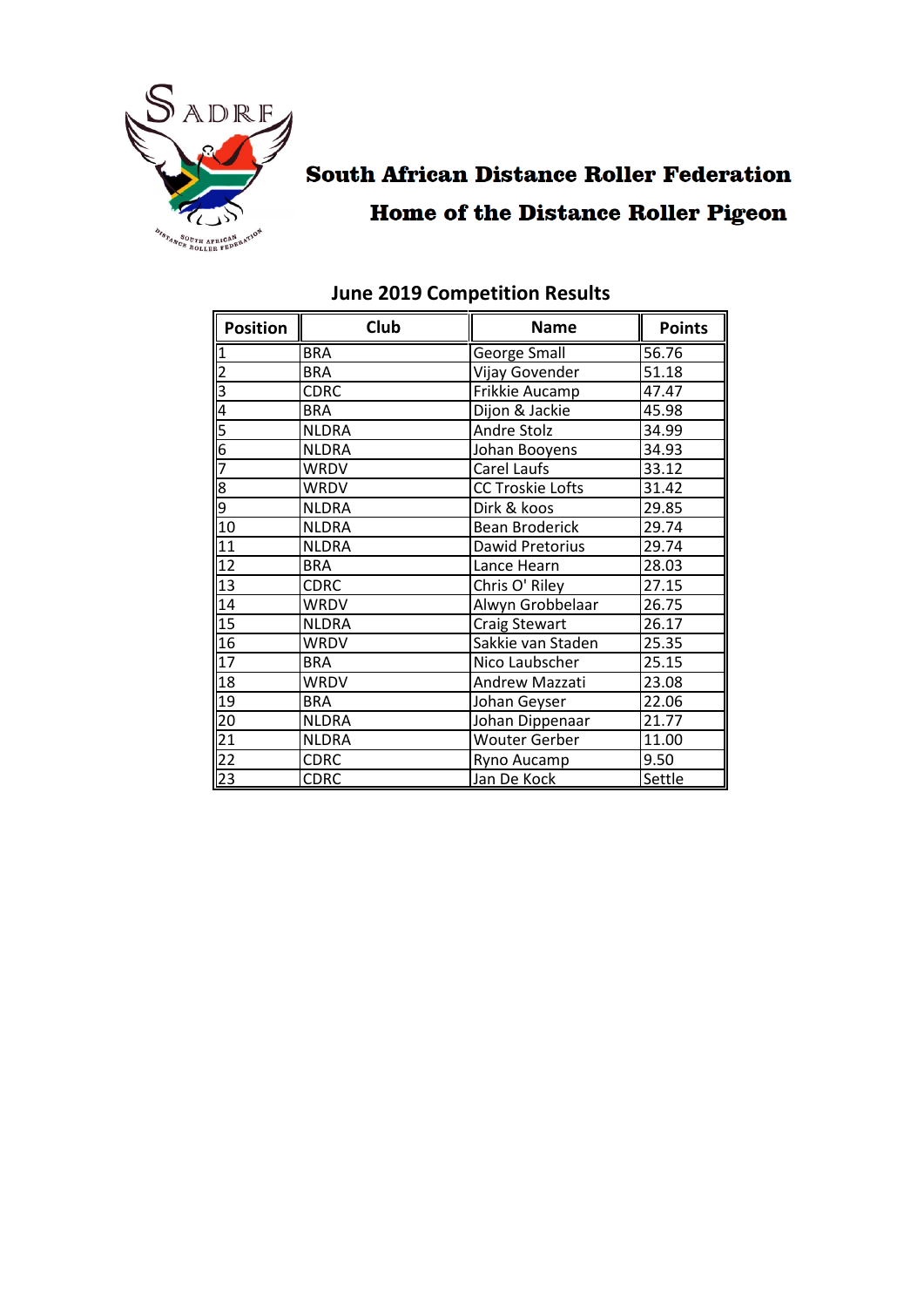

## **South African Distance Roller Federation Home of the Distance Roller Pigeon**

| Position        | Club         | <b>Name</b>             | <b>Points</b> |
|-----------------|--------------|-------------------------|---------------|
| $\overline{1}$  | <b>CDRC</b>  | Frikkie Aucamp          | 163.55        |
| $\overline{2}$  | <b>BRA</b>   | Vijay Govender          | 162.16        |
| $\overline{3}$  | <b>WRDV</b>  | <b>CC Troskie Lofts</b> | 142.99        |
| 4               | <b>BRA</b>   | George Small            | 136.76        |
| 5               | <b>BRA</b>   | Dijon & Jackie          | 126.78        |
| 6               | <b>NLDRA</b> | Johan Booyens           | 123.46        |
| 7               | <b>WRDV</b>  | Carel Laufs             | 120.9         |
| 8               | <b>NLDRA</b> | Andre Stolz             | 117.82        |
| 9               | <b>NLDRA</b> | <b>Bean Broderick</b>   | 113.15        |
| 10              | <b>NLDRA</b> | Dirk & koos             | 107.13        |
| 11              | <b>NLDRA</b> | Dawid Pretorius         | 99.90         |
| 12              | <b>BRA</b>   | Nico Laubscher          | 97.89         |
| 13              | <b>NLDRA</b> | <b>Wouter Gerber</b>    | 96.18         |
| 14              | <b>WRDV</b>  | Alwyn Grobbelaar        | 93.60         |
| 15              | <b>BRA</b>   | Johan Geyser            | 91.40         |
| $\overline{16}$ | <b>WRDV</b>  | Sakkie van Staden       | 91.13         |
| $\overline{17}$ | <b>CDRC</b>  | Chris O' Riley          | 90.90         |
| 18              | <b>NLDRA</b> | Johan Dippenaar         | 81.96         |
| 19              | <b>NLDRA</b> | Craig Stewart           | 78.48         |
| 20              | <b>CDRC</b>  | Ryno Aucamp             | 78.41         |
| 21              | <b>WRDV</b>  | Andrew Mazzati          | 76.38         |
| 22              | <b>CDRC</b>  | Jan De Kock             | 65.06         |
| 23              | <b>BRA</b>   | Lance Hearn             | 49.81         |
| 24              | <b>NLDRA</b> | Riaan Holtzhausen       | 28.31         |
| 25              | <b>BRA</b>   | Lesley Johnson<br>27.16 |               |
| 26              | <b>WRDV</b>  | 22.25<br>Chris Kinnear  |               |

# **June 2019 League Point**